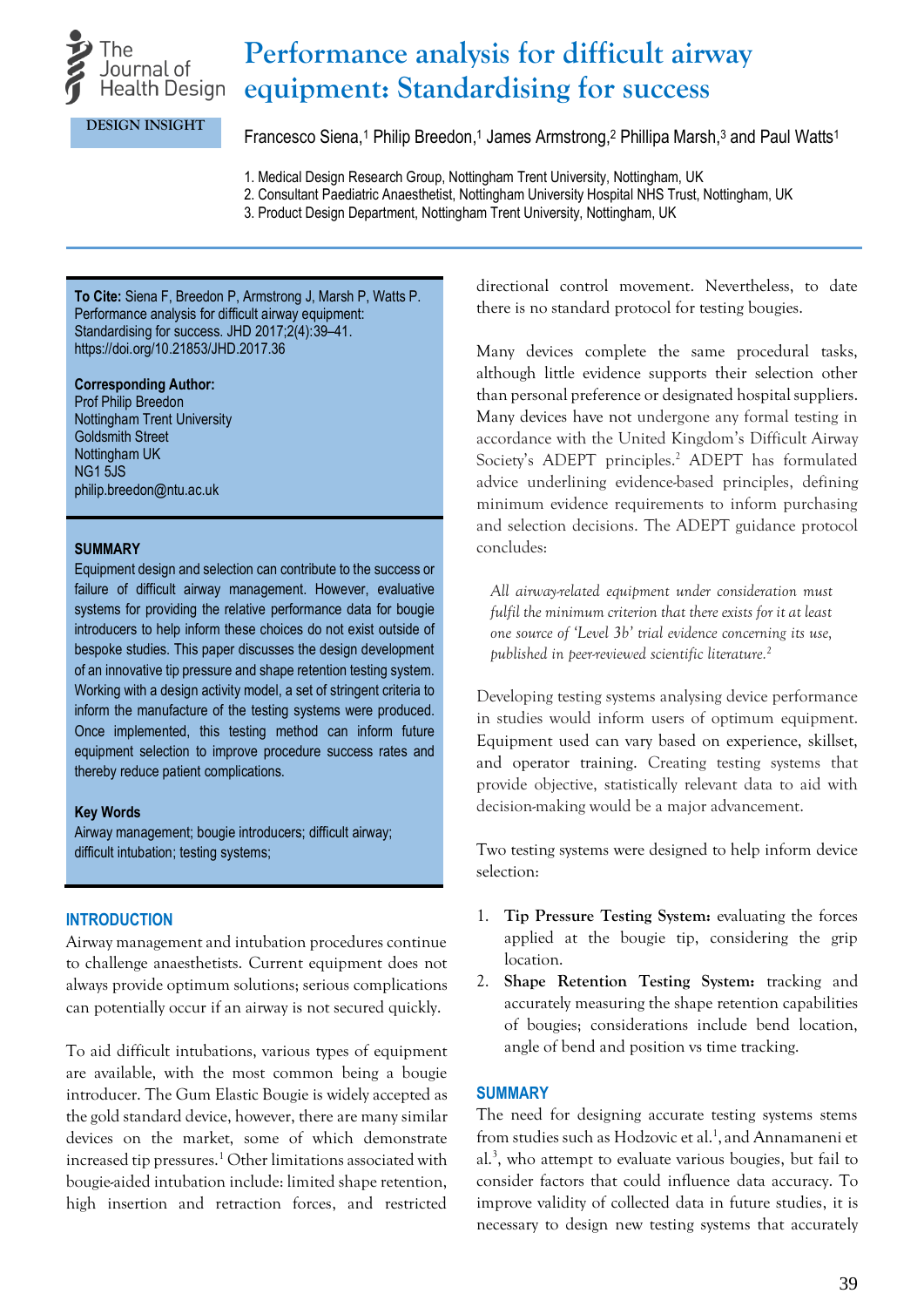

record and track various elements simultaneously. The following should be considered:

- 1. Accuracy of equipment used to record data; ie, maximum measurement ranges, load-cell capabilities and full-scale deflection accuracy (%FSD).
- 2. Regulating/standardising the amount of pressure applied to shape the bougie.
- 3. Repeatability of positional tracking of a bougie.
- 4. Angle and orientation of the bend of the bougie.
- 5. Adaptability of the testing system ensuring accurate and statistically relevant testing data can be collected regardless of the devices brand.

Many design factors can now be resolved by designing accurate testing systems with interchangeable components, combined with using data acquisition software or health outcome measurement systems that record, track, and analyse data.

When designing the Tip Pressure Testing System, the following design requirements were implemented:

- 1. Incorporating suitable pressure sensors or ultra-thin, single-element, capacitive sensors that accurately and reliably quantifies forces.
- 2. Suitable load cells with appropriate maximum measurement ranges, load-cell capabilities and %FSD that link to accurate data acquisition software.
- 3. Adaptable transportable system that remains calibrated and standardised upon setup.

When designing the Shape Retention Testing System, the following design requirements were implemented:

- 1. Adaptable system, calibrated to collect reliable and accurate testing data.
- 2. Interchangeable components standardising system setup regardless of the equipment's diameter and length.
- 3. Repeatable testing system with pre-configured variables adaptable for the bespoke product range.
- 4. Recordable accurate camera tracking with interchangeable angle measurement grids to record different measures over clinically relevant ranges.
- 5. Accurate camera/video tracking with fixed frame rates and appropriate field of view (FOV) to track bend angles, tip movements, speed of movement, and shape retention.
- 6. LED lighting to reduce the effects of ambient light.
- 7. Logic-based programming system ensuring that the testing system is reset to a home position, providing

a protocol of standard movements.

8. Post-processing capabilities to re-analyse data and adjust into alternative formats.

# **LESSONS LEARNED**

## **Focused Design Approach**

Many designers fail, regardless of the product, due to a lack of focused approach during design and testing. To support the design process, it is important to follow a structured design methodology and formulate a product design specification; this is critical for product evaluative testing phases.

During the design of the Tip Pressure and Shape Retention Testing Systems, Pugh's Total Design Activity Model<sup>4</sup> was considered. Predefining a design methodology mapped to the specification promotes an optimum total design activity, ensuring successful design and manufacture activities; this is crucial when considering evaluative testing phases for these devices.

Designing accurate testing systems provides the opportunity to complete detailed product reviews of existing bougies and future devices produced for the market. By doing so, it is possible to conduct a complete analysis of the market that informs the following:

- 1. Contribute testing data that informs likelihood of successful device operation, providing recommendation for optimum equipment selection.
- 2. Inform users of product ranges that offer improved intubation efficiency.
- 3. Ensure manufacturers avoid producing poorly designed, higher risk devices; ie, devices with increased tip pressures influenced by material selection.
- 4. Increase overall performance and safe use of devices within the sector contributing to increased procedure success rates for first time intubation.

Reviewing existing literature, including testing methods used in several studies, $1,3,5$  it has been possible to design improved testing systems, thus providing a system that can provide accurate data instead of comparable data. Testing data collected from the tip pressure and shape retention testing systems will allow anaesthetists to make informed decisions on equipment selection.

Improvement in intubation practice relies on influencing change in several areas, not just equipment design, but teaching/tutoring methods, training environments, team